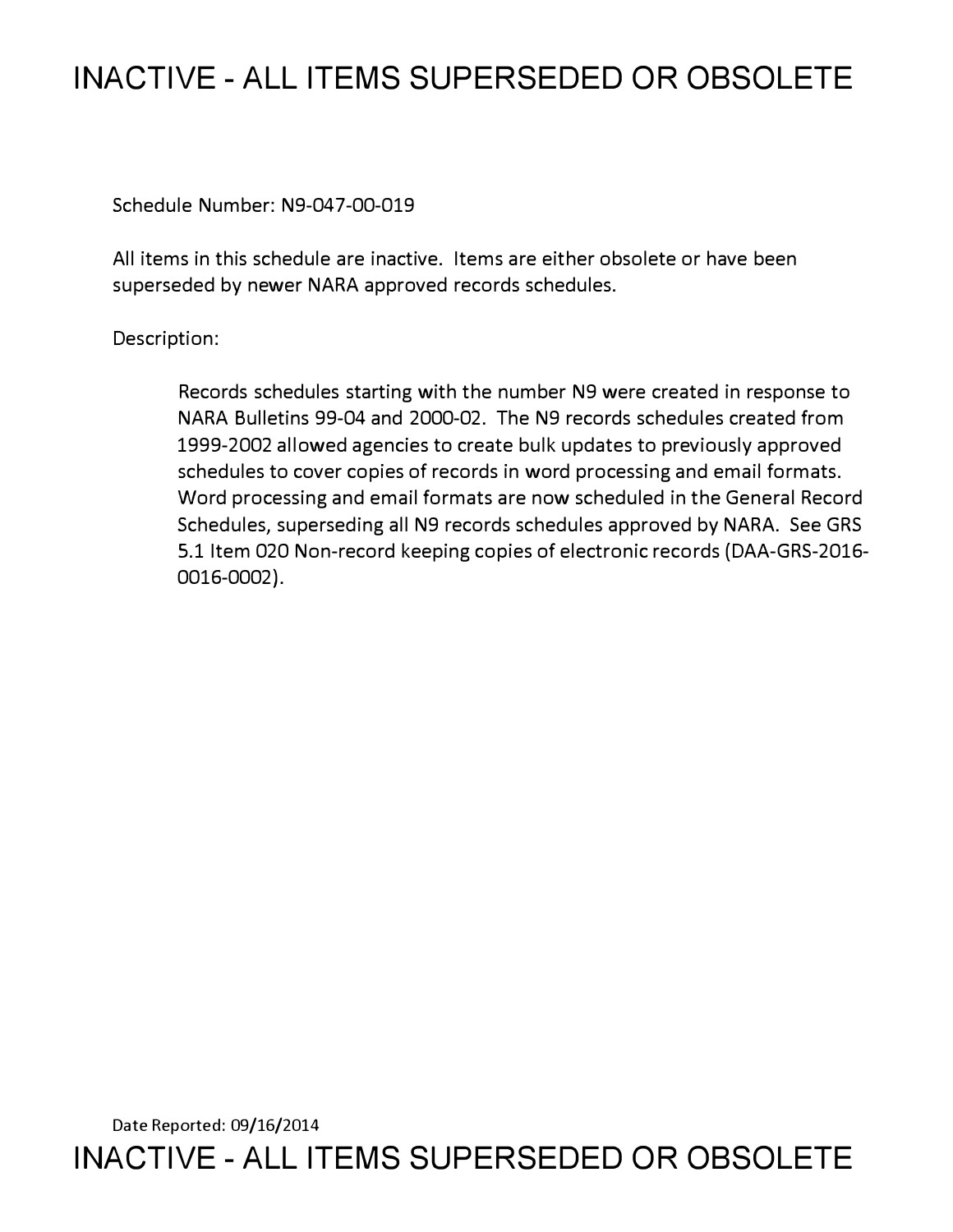| <b>REQUEST FOR RECORDS DISPOSITION AUTHORITY</b>                                                  |                                                                                  |                                                                                                                                                                                                                                                                                                                                                                                                                                                                               | <b>JOB NUMBER</b>                                                                                                                                                          |                                               |                                           |
|---------------------------------------------------------------------------------------------------|----------------------------------------------------------------------------------|-------------------------------------------------------------------------------------------------------------------------------------------------------------------------------------------------------------------------------------------------------------------------------------------------------------------------------------------------------------------------------------------------------------------------------------------------------------------------------|----------------------------------------------------------------------------------------------------------------------------------------------------------------------------|-----------------------------------------------|-------------------------------------------|
| NATIONAL ARCHIVES & RECORDS ADMINISTRATION<br>To<br>8601 ADELPHI ROAD COLLEGE PARK, MD 20740-6001 |                                                                                  |                                                                                                                                                                                                                                                                                                                                                                                                                                                                               | $N^2$ + 1 - 00 - 19                                                                                                                                                        |                                               |                                           |
| FROM (Agency or establishment)<br>1<br><b>Social Security Administration</b>                      |                                                                                  |                                                                                                                                                                                                                                                                                                                                                                                                                                                                               | <b>NOTIFICATION TO AGENCY</b>                                                                                                                                              |                                               |                                           |
| <b>MAJOR SUBDIVISION</b><br>2                                                                     |                                                                                  |                                                                                                                                                                                                                                                                                                                                                                                                                                                                               |                                                                                                                                                                            |                                               |                                           |
|                                                                                                   |                                                                                  |                                                                                                                                                                                                                                                                                                                                                                                                                                                                               | In accordance with the provisions of 44 U S C 3303a, the<br>disposition request, including amendments, is approved<br>except for items that may be marked "disposition not |                                               |                                           |
| <b>MINOR SUBDIVISION</b><br>3                                                                     |                                                                                  |                                                                                                                                                                                                                                                                                                                                                                                                                                                                               |                                                                                                                                                                            | approved" or "withdrawn" in column 10         |                                           |
| NAME OF PERSON WITH WHOM TO<br><b>TELEPHONE NUMBER</b><br>5<br>4<br><b>CONFER</b>                 |                                                                                  |                                                                                                                                                                                                                                                                                                                                                                                                                                                                               | <b>DATE</b><br><b>ARCAIVIST OF THE UNITED STATES</b>                                                                                                                       |                                               |                                           |
| <b>Stanley Nusenko</b>                                                                            |                                                                                  | 410/965-8987<br>FAX 410/966-1704                                                                                                                                                                                                                                                                                                                                                                                                                                              | $5 - 8 - 00$                                                                                                                                                               |                                               |                                           |
| <b>AGENCY CERTIFICATION</b>                                                                       |                                                                                  | I hereby certify that I am authorized to act for this agency in matters pertaining to the disposition of its records and that the<br>records proposed for disposal on the attached ______ page(s) are not needed now for the business for this agency or will not be<br>needed after the retention periods specified, and that written concurrence from the General Accounting Office, under the<br>provisions of Title 8 of the GAO Manual for Guidance of Federal Agencies, |                                                                                                                                                                            |                                               |                                           |
| $\sum$ is not required<br>$\Box$ is attached, or                                                  |                                                                                  |                                                                                                                                                                                                                                                                                                                                                                                                                                                                               |                                                                                                                                                                            | has been requested                            |                                           |
| SIGNATURE OF AGENCY REPRESENTATIVE<br><b>DATE</b><br>11/23/99                                     |                                                                                  |                                                                                                                                                                                                                                                                                                                                                                                                                                                                               |                                                                                                                                                                            | TITLE                                         | SSA Records Officer                       |
| 7 ITEM NO                                                                                         |                                                                                  | 8 DESCRIPTION OF ITEM AND PROPOSED DISPOSITION                                                                                                                                                                                                                                                                                                                                                                                                                                |                                                                                                                                                                            | 9 GRS OR<br>SUPERSEDED JOB<br><b>CITATION</b> | <b>10 ACTION TAKEN</b><br>(NARA USE ONLY) |
|                                                                                                   | <b>Office of Quality Assurance and Performance</b><br><b>Assessment (OQUMPA)</b> |                                                                                                                                                                                                                                                                                                                                                                                                                                                                               |                                                                                                                                                                            |                                               |                                           |
| (See attached submission in response to<br>NARA Bulletin 99-04)                                   |                                                                                  |                                                                                                                                                                                                                                                                                                                                                                                                                                                                               |                                                                                                                                                                            |                                               |                                           |
|                                                                                                   |                                                                                  |                                                                                                                                                                                                                                                                                                                                                                                                                                                                               |                                                                                                                                                                            |                                               |                                           |
|                                                                                                   |                                                                                  |                                                                                                                                                                                                                                                                                                                                                                                                                                                                               |                                                                                                                                                                            |                                               |                                           |
|                                                                                                   |                                                                                  |                                                                                                                                                                                                                                                                                                                                                                                                                                                                               |                                                                                                                                                                            |                                               |                                           |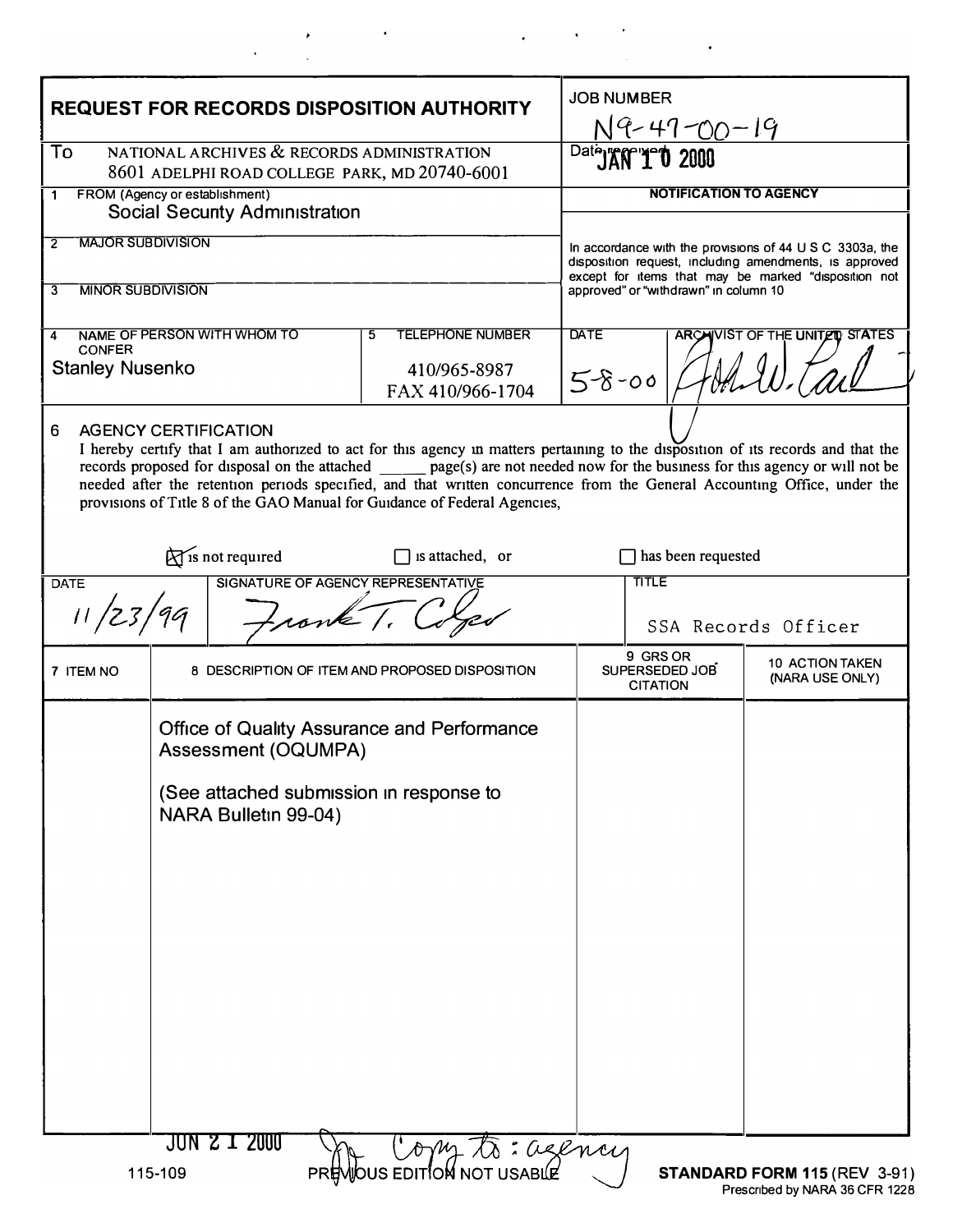## **MODEL II FINAL**

## **OFFICE OF PUBLICATIONS AND LOGISTICS MANAGEMENT SOCIAL SECURITY ADMINISTRATION**

Office of Quahty A ssurance and Performance Assessment (OQUMPA)

Quahty Assurance records accumulated by Office of Quahty Assurance and Performance Assessment

- a Electronic copies created on electronic mail and word processing systems for all QA CASE FILES under the OQUMPA file code for all series covered by NARA Disposition Job numbers
	- Title II Quality Assurance Cases [NC1-47-84-7 (I A)] (1 item, 1 temporary),  $\mathbf{1}$
	- 2 Non-FFL Cases [NC1-47-84-7 (I A)] (1 item, 1 temporary),
	- 3 FFL Cases [NCl-47-79-5 (2)) (1 items, 1 temporary),
	- 4 Settled Cases [NCl-47-79-5 (2)) (1 items, 1 temporary), and
	- 5 Cases not Settled [NCl-47-79-5 (2)) (1 items, 1 temporary),

Disposition Delete after recordkeeping copy has been produced

- b Electromc copies created on electronic mad and word processmg systems for all DATA INPUT FILES under OQUMPA file code for all series covered by NARA Disposition Job number
	- Form SSA-309 4-Copy-Error Free Cases [NC-47-88-2 **(1)), (1** items, 1 temporary),
	- 2 Form SSA-3094-Copy-Error Cases [NC1-47-82-12 (2 a (2)b)], (1 item, 1 temporary),
	- 3 Form SSA-4730 (Pre-effectuation Results)-Ongmal [NCl-47-82-12 (2 b(l ))], (1 item, 1 temporary),
	- 4 Form SSA-4730-Copy [NCl-47-82-12 (2 b(2))], (1 item, 1 temporary)
	- 5 Form SSA-47 24 (CDI (PER) Results)-Ongmal [NCl-47-82-12 (2 c(l))], **(1** item, 1 temporary),
	- 6 Form SSA-4724-Copy [(NCl-47-82-12 (2 c(2))], (1 tem, 1 temporary),
	- 7 Form SSA-8500 (SSI Quahty Review Data Input) [NCl-47-82-12 **(1)), (1** item, 1 temporary),
	- 8 Turnaround Documentation [NC1-47-82-12 (1 1)], (1item, 1 temporary), and
	- 9 Forms SSA-2934 & SSA-8500 and TVRs & EERs, [NC1-47-76-25 (II C 2)], (1 items, 1 temporary)

Disposition Delete when dissemination, revision or updating is completed

Electronic copies created on electronic mad and word processmg systems for all REPORTS AND STUDIES under OQUMPA file code for all series covered by NARA Disposition Job numbers c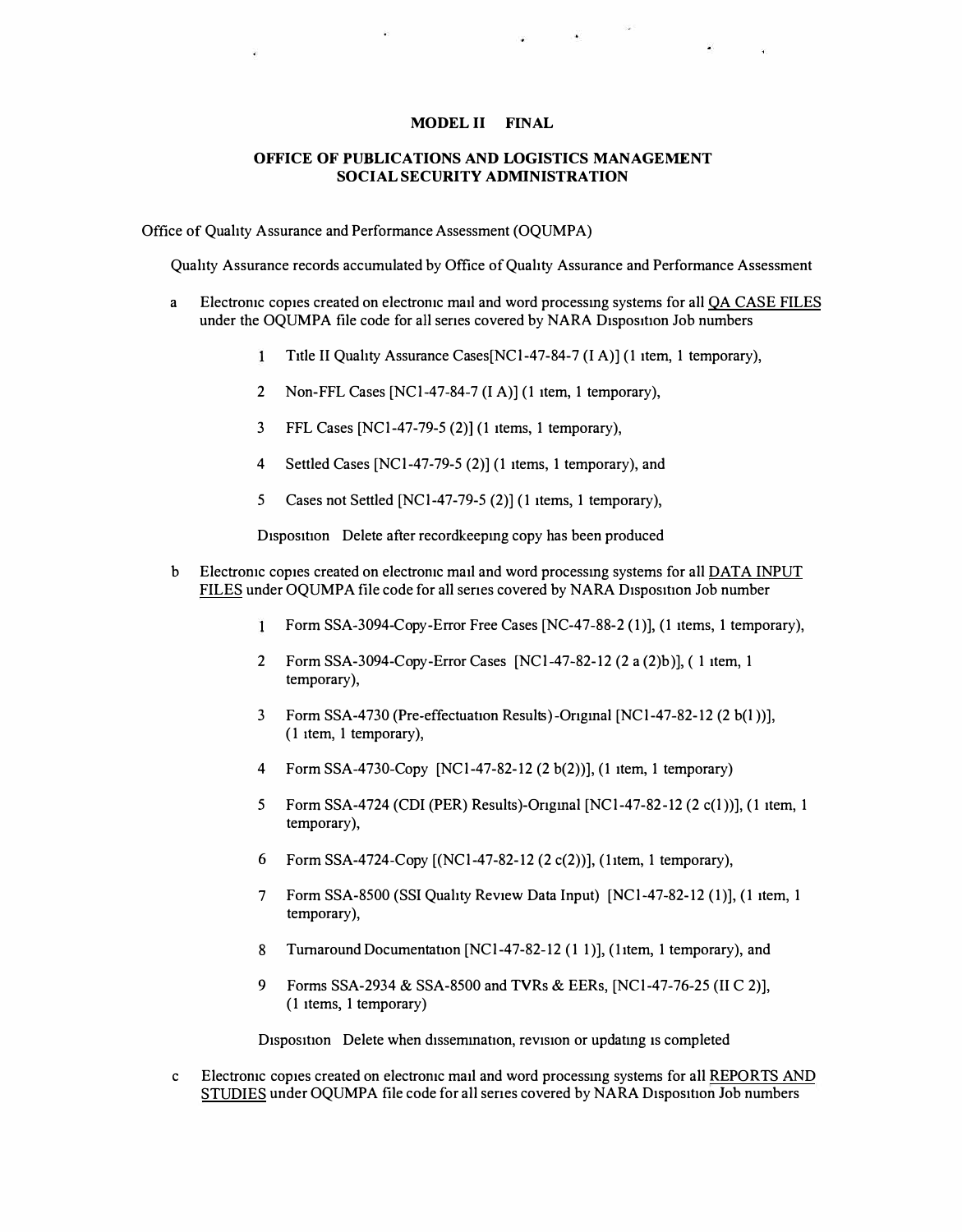$\mathbf{1}$ **Quarterly & Semiannual Reports-Other Copies [NCl-47-84-7 (II)], (1 item, I temporary)** 

 $\hat{\mathbf{x}} = \mathbf{x} - \mathbf{y}$ 

- **2 Annual Reports-Record Copy [NCI-47-84-7 (II 4 (1))),(1 item),**
- **3 Annual Reports-Other Copies [NC 1-47-84-7 (II 4(2))], (I item, I temporary),**
- **4 Qualtty Assurance Deficiency Report [NCI-47-81-9 (VI E)], (1 item, I temporary),**

a Field Copy [NCl-47-81-9 (VIE), (1 item, 1 temporary)(Disposition **DISPOSAL NOT AUTHORIZED BY THIS SCHEDULE)** 

- *5* **DDSQuahty Assurance Reports [NCl-47-81-9 (IVG)], (1 item, I temporary),** 
	- **a Other copies [NCl-47-81-9 (IVG & H)], (11tem, I temporary),**
	- **b** DDS Statistical Profiles [NC1-47-81-9 (IV 1)], (1 item, 1 temporary)
- **6** Report of Recommendations [NCl-47-76-25 (II B), (1 item, 1 temporary),
- **7 Findings Reports [NCI-47-76-25 (II C 3), (11tem, I temporary),** 
	- **a Monthly & Week ly [NCI-47-76-25 (II C 3 a)], (1 item, I temporary)**
- 8 Cumulative Reports-Nationwide Summary Data [NCl-47-76-25 (II C 3 b), (1item),
- 9 Data Reports [NC1-47-76-25(II E), (11tem, 1temporary),
- **IO FFL State Accounting Reports [NCl-47-76-25 (III), (1 item, I temporary),**
- **11 Final Accounting Report & State Notice [NCl-47-76-25 (III A), (I item),**
- **12 Monthly Accounting Reports & Background [NC 1-47-76-25 (III B), ( I item, I temporary),**
- **13 Reports [NCl-47-76-25 (II F 2)], (I item),** 
	- a Special Studies-SSI [NC1-47-76-25 (II F), (1 item, 1 temporary)
	- **b Source Documents [NCl-47-76-25 (II F 2), (1 item, I temporary)**
	- **c QA Task Force Records [NCI-47-76-25 (II G), (I item, I temporary)**
- **14 Final Report [NCl-47-76-25 (II G I ), (1 item),** 
	- **a Background Files [NCl-47-76-25 (II G 2), (I item, I temporary)**
- **15 Qualtty Review Report [NCl-47-80-20 (2)], (1 item, I temporary), and**
- **16 Management Reports [NCl-47-84-5 (2)], (I item, I temporary)**

**Disposition Delete/Destroy when dissemination, revision, or updating is completed** 

**d Electronic copies created on electronic mail and word processing systems for all PAYMENT**  AND ELIGIBILITY QUALITY FILES under OQUMPA file code for all series covered by **NARA disposition Job numbers [NCl-47-80-20], (1 item, 1 temporary)**